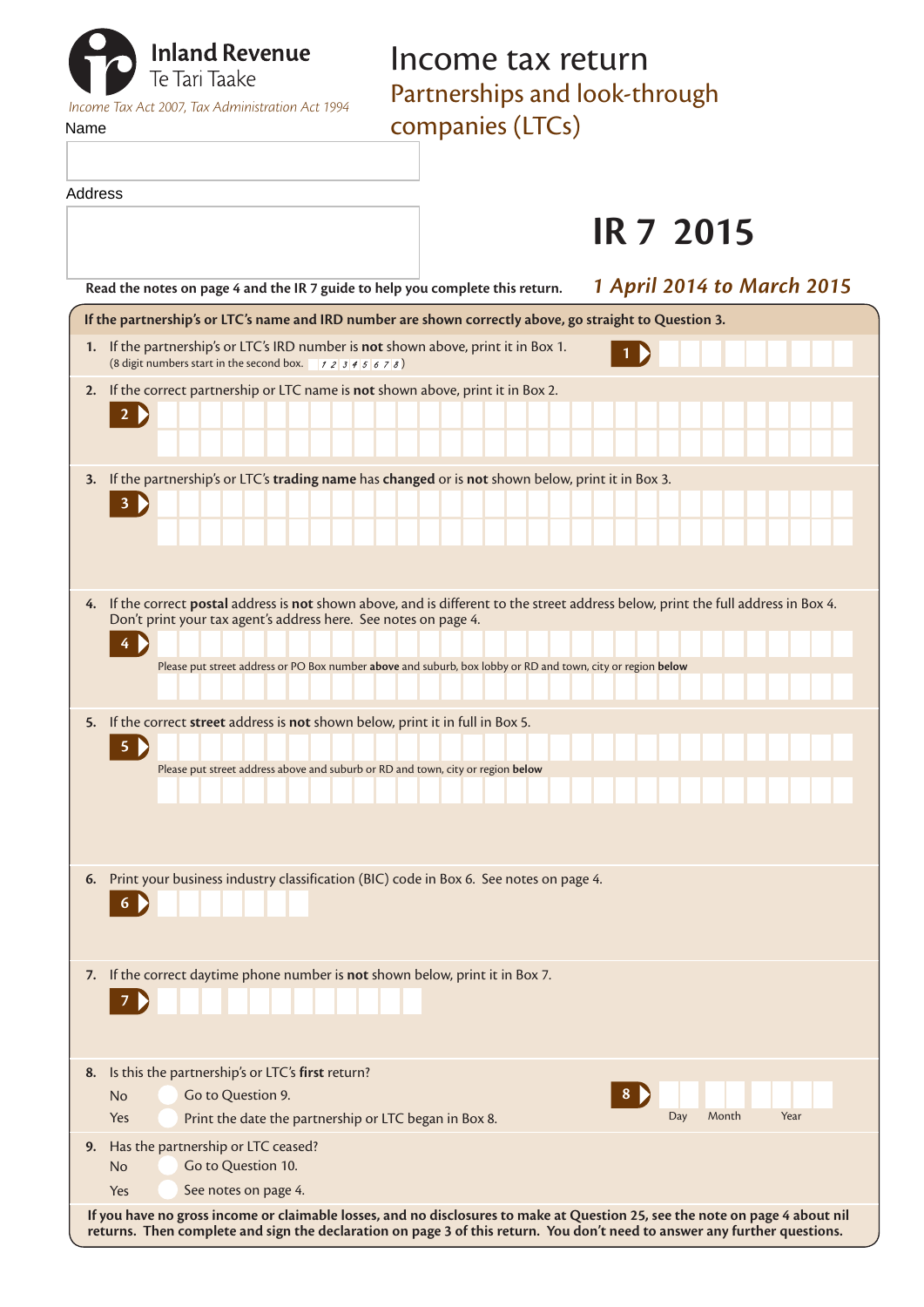# *Income*

| 10. | Did the partnership or LTC receive any schedular payments?                                                                                                                                                       |                                                                                                                                           |
|-----|------------------------------------------------------------------------------------------------------------------------------------------------------------------------------------------------------------------|-------------------------------------------------------------------------------------------------------------------------------------------|
|     | Go to Question 11.<br><b>No</b><br>Total tax deducted                                                                                                                                                            | See page 5 of the guide. Print the totals here.<br>Yes<br>Total gross schedular payments                                                  |
|     | Ş<br>10A                                                                                                                                                                                                         | \$<br>10B                                                                                                                                 |
| 11. | Did the partnership or LTC have any New Zealand interest paid or credited to it?                                                                                                                                 |                                                                                                                                           |
|     | Go to Question 12.<br><b>No</b>                                                                                                                                                                                  | See pages 5 to 7 of the guide. Print the totals here.<br>Yes<br>Keep any certificates.                                                    |
|     | <b>Total RWT</b>                                                                                                                                                                                                 | Total gross interest-if a loss, put a minus sign in the last box                                                                          |
|     | \$<br> 11A                                                                                                                                                                                                       | S<br>11B                                                                                                                                  |
| 12. | Did the partnership or LTC have any New Zealand dividends paid or credited to it, or did the partnership or LTC receive<br>shares instead of dividends? Include any dividends from partnerships, LTCs or trusts. |                                                                                                                                           |
|     | Go to Question 13.<br>No                                                                                                                                                                                         | Yes<br>See pages 7 and 8 of the guide. Print the totals here.<br>Keep any statements.                                                     |
|     | Total dividend imputation credits<br>S<br>12                                                                                                                                                                     |                                                                                                                                           |
|     | Total dividend RWT and payments for foreign dividends                                                                                                                                                            | Total gross dividends                                                                                                                     |
|     | \$<br>12A                                                                                                                                                                                                        | \$<br>12B                                                                                                                                 |
| 13. | Did the partnership or LTC receive any taxable distributions from a Māori authority?                                                                                                                             |                                                                                                                                           |
|     | Go to Question 14.<br>No                                                                                                                                                                                         | See pages 9 and 10 of the guide. Print the totals here.<br>Yes<br>Keep your Māori authority distribution statements.                      |
|     | Total Māori authority credits<br>13A                                                                                                                                                                             | Total Māori authority distribution<br>\$<br>13B                                                                                           |
|     |                                                                                                                                                                                                                  | Did the partnership or LTC receive any income from another partnership? (Exclude any income/losses received you have included             |
| 14. | at Questions 11, 12, 13, 16, 18, 19.)                                                                                                                                                                            |                                                                                                                                           |
|     | Go to Question 15.<br>No<br>Total partnership tax credits                                                                                                                                                        | See page 10 of the guide. Print the totals here.<br>Yes<br>Total partnership income-if a loss, put a minus sign in the last box           |
|     |                                                                                                                                                                                                                  | S<br>14B                                                                                                                                  |
|     | 16, 18, 19.)                                                                                                                                                                                                     | 15. Did the LTC receive any income from another LTC? (Exclude any income/loss received that you've included at Questions 11, 12, 13,      |
|     | Go to Question 16.<br>No.                                                                                                                                                                                        | See pages 11 and 12 of the guide. Print the totals here.<br>Yes                                                                           |
|     | <b>Total LTC tax credits</b><br>15A                                                                                                                                                                              |                                                                                                                                           |
|     | Total active LTC income-if a loss, put a minus sign in the last box                                                                                                                                              |                                                                                                                                           |
|     | \$<br>15B                                                                                                                                                                                                        |                                                                                                                                           |
|     | Non-allowable deductions this year<br>Ş<br>15C                                                                                                                                                                   |                                                                                                                                           |
|     | Prior years' non-allowable deductions claimed this year                                                                                                                                                          |                                                                                                                                           |
|     | S<br> 15D                                                                                                                                                                                                        |                                                                                                                                           |
|     | Either add Boxes 15B and 15C, or subtract Box 15D from 15B.<br>Print your answer in Box 15E.                                                                                                                     | Adjusted LTC income-if a loss, put a minus sign in the last box.<br>Ş<br>15E                                                              |
| 16. | Did the partnership or LTC receive any income from overseas?                                                                                                                                                     |                                                                                                                                           |
|     | Go to Question 17.<br>No                                                                                                                                                                                         | See pages 12 to 15 of the guide. Print the totals here.<br>Yes<br>Total overseas income-if a loss, put a minus sign in the last box       |
|     | Total overseas tax paid<br>\$<br>16A                                                                                                                                                                             | \$<br>16B                                                                                                                                 |
| 17. | Did the partnership or LTC receive income from business activities?                                                                                                                                              |                                                                                                                                           |
|     | Go to Question 18.<br>No.                                                                                                                                                                                        | See page 16 of the guide. Print the total here.<br>Yes<br>Net income from business activities-if a loss, put a minus sign in the last box |
|     |                                                                                                                                                                                                                  | \$<br>17B                                                                                                                                 |
|     |                                                                                                                                                                                                                  |                                                                                                                                           |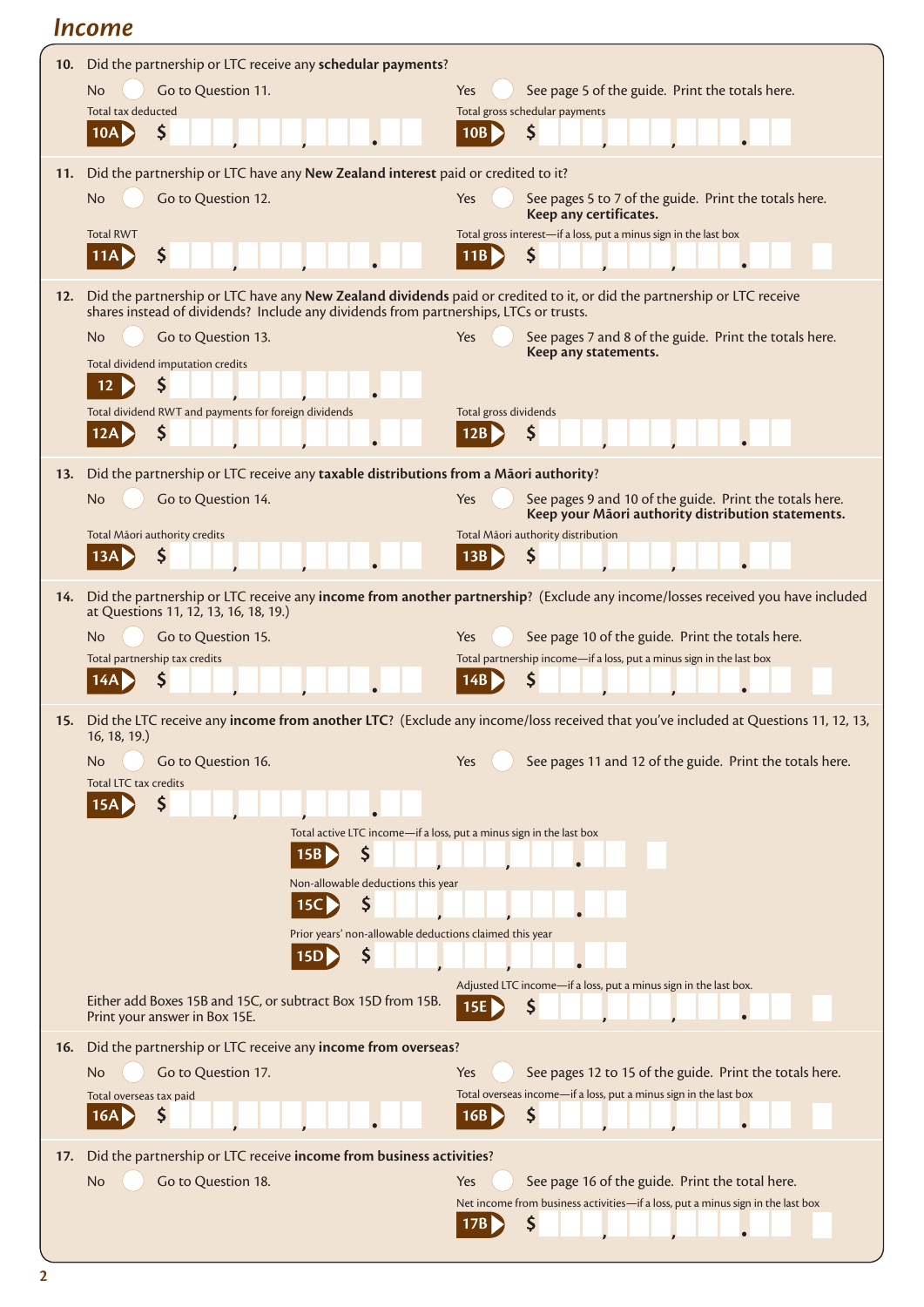| 18. |                                                                                                                                                                                      |                                                                                                                                                       |
|-----|--------------------------------------------------------------------------------------------------------------------------------------------------------------------------------------|-------------------------------------------------------------------------------------------------------------------------------------------------------|
|     | Did the partnership or LTC receive income from rental activities?                                                                                                                    |                                                                                                                                                       |
|     | <b>No</b><br>Go to Question 19.                                                                                                                                                      | See page 17 of the guide. Print the total here.<br>Yes                                                                                                |
|     |                                                                                                                                                                                      | Net income from rental activities-if a loss, put a minus sign in the last box                                                                         |
|     |                                                                                                                                                                                      | \$<br>18B                                                                                                                                             |
| 19. | Did the partnership or LTC receive any other income?                                                                                                                                 |                                                                                                                                                       |
|     | Go to Question 20.<br><b>No</b>                                                                                                                                                      | Yes<br>See pages 17 to 20 of the guide. Print the total here.                                                                                         |
|     | Name of payer                                                                                                                                                                        |                                                                                                                                                       |
|     |                                                                                                                                                                                      |                                                                                                                                                       |
|     | Type of income                                                                                                                                                                       | Total other income-if a loss, put a minus sign in the last box<br>\$                                                                                  |
|     |                                                                                                                                                                                      |                                                                                                                                                       |
|     | 20. Total income/loss                                                                                                                                                                |                                                                                                                                                       |
|     | Add Boxes 10B to 14B, 15E and 16B to 19B. Print the total in Box 20.                                                                                                                 | Total income-if a loss, put a minus sign in the last box                                                                                              |
|     |                                                                                                                                                                                      | Ś                                                                                                                                                     |
|     | 21. Can the partnership or LTC claim expenses?                                                                                                                                       |                                                                                                                                                       |
|     | Go to Question 22.<br><b>No</b>                                                                                                                                                      | See page 20 of the guide. Print the total here.<br>Yes                                                                                                |
|     |                                                                                                                                                                                      | <b>Total expenses</b>                                                                                                                                 |
|     |                                                                                                                                                                                      | Ş                                                                                                                                                     |
|     | 22. Total income/loss after expenses                                                                                                                                                 |                                                                                                                                                       |
|     | Subtract the amount in Box 21 from the total income in Box 20. Print your answer in Box 22.                                                                                          |                                                                                                                                                       |
|     | This amount must be completely attributed to the partners or owner(s).                                                                                                               | Total income after expenses-if a loss, put a minus sign in the last box                                                                               |
|     |                                                                                                                                                                                      | \$                                                                                                                                                    |
| 23. |                                                                                                                                                                                      | Did the partnership or LTC have any losses extinguished on transitioning from a qualifying company (QC) or loss attributing                           |
|     | qualifying company (LAQC)?                                                                                                                                                           |                                                                                                                                                       |
|     | Go to Question 24.<br><b>No</b>                                                                                                                                                      | See pages 21 and 22 of the guide. Print the amounts here.<br>Yes                                                                                      |
|     |                                                                                                                                                                                      | <b>Extinguished losses</b>                                                                                                                            |
|     |                                                                                                                                                                                      | Ş<br>23                                                                                                                                               |
|     |                                                                                                                                                                                      |                                                                                                                                                       |
|     | Prior years' deductions                                                                                                                                                              | Deductions claimed this year                                                                                                                          |
|     | \$<br>23A D<br><u>i bandari ja da da ja da da ka s</u>                                                                                                                               | \$<br>23B                                                                                                                                             |
|     | <b>Attribution of income/loss</b>                                                                                                                                                    |                                                                                                                                                       |
|     | See page 23 of the guide before attributing income/loss.                                                                                                                             |                                                                                                                                                       |
|     | 24. Attribution of income/loss details attached are for (please tick one):                                                                                                           |                                                                                                                                                       |
|     | a partnership (IR 7P)                                                                                                                                                                | a look-through company (IR 7L)                                                                                                                        |
|     |                                                                                                                                                                                      |                                                                                                                                                       |
|     | Additional disclosure of foreign investments                                                                                                                                         |                                                                                                                                                       |
|     | 25. If the partnership or LTC calculates CFC or FIF income under Question 16, please read page 48 of the guide.                                                                      |                                                                                                                                                       |
|     | Tick "yes" if additional disclosure is required.<br>25<br>No                                                                                                                         | Yes                                                                                                                                                   |
|     | Go to Question 26.                                                                                                                                                                   | Go to Question 26.                                                                                                                                    |
|     | <b>Declaration</b>                                                                                                                                                                   |                                                                                                                                                       |
|     | 26. Read this declaration and sign the return.                                                                                                                                       |                                                                                                                                                       |
|     | This is a true and correct return for the year ended 31 March 2015.                                                                                                                  |                                                                                                                                                       |
|     | Signature                                                                                                                                                                            | There are penalties for not putting in a tax return                                                                                                   |
|     |                                                                                                                                                                                      | or putting in a false return.<br>Keep a copy of this return for your own records.<br>Date                                                             |
|     | 27. What to do next                                                                                                                                                                  |                                                                                                                                                       |
|     |                                                                                                                                                                                      | Remember—the last day for posting us the return is 7 July 2015—read the notes on page 4 for more information.                                         |
|     |                                                                                                                                                                                      |                                                                                                                                                       |
|     |                                                                                                                                                                                      | All partners and owners must include their share of the partnership or LTC income/loss in their individual tax returns.                               |
|     | Post the return to us in the envelope supplied, or send to:                                                                                                                          |                                                                                                                                                       |
|     | Inland Revenue, PO Box 39090, Wellington Mail Centre, Lower Hutt 5045.<br>Privacy To find out what may happen to the information you provide on this form, see page 51 of the guide. | Attach all necessary papers to the top of page 3 and make sure the partnership's or LTC's name and IRD number are on all papers.<br><b>RESET FORM</b> |